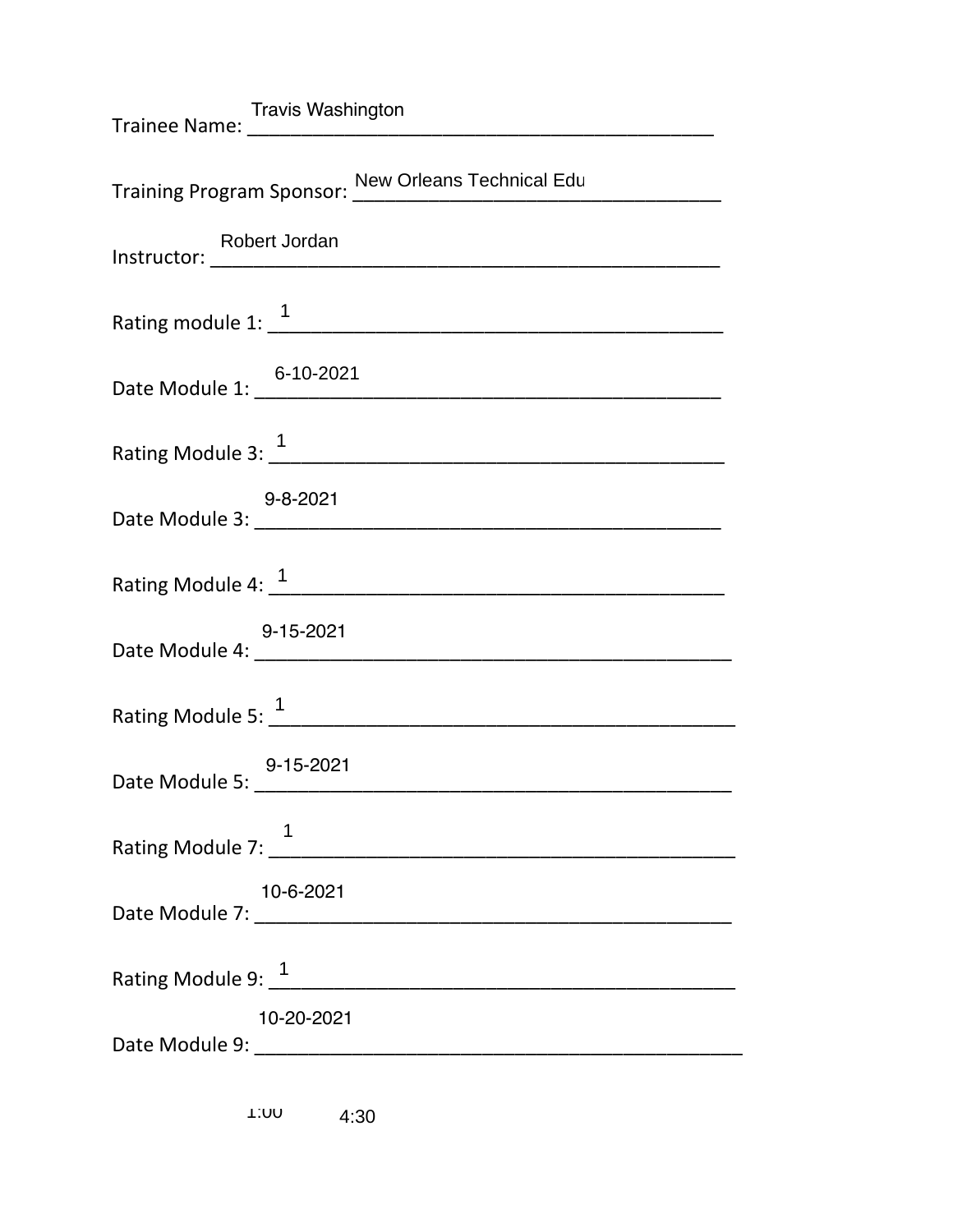# **Performance Profile Sheet (1 of 2) MCCER Training**

| <b>Craft:</b>  | <b>Core Curriculum: Introductory Craft Skills</b>                 |        |
|----------------|-------------------------------------------------------------------|--------|
| <b>Module:</b> | <b>Module One, 00101-15</b>                                       | Inccen |
|                | Module Title: Basic Safety (Construction Site Safety Orientation) |        |
|                |                                                                   |        |

TRAINEE NAME:

TRAINING PROGRAM SPONSOR:

New Orleans Technical Education Provider

| INSTRUCTOR:           | <b>Terrance Payne</b>                                                                      |                                                                                                                                                                                            |
|-----------------------|--------------------------------------------------------------------------------------------|--------------------------------------------------------------------------------------------------------------------------------------------------------------------------------------------|
| <b>Rating Levels:</b> | (1) Passed: performed task<br>Also, list the date for testing for each task was completed. | (2) Failed: did not perform task                                                                                                                                                           |
| <b>Recognition:</b>   | Sponsor.                                                                                   | When testing for the NCCER Training Program, be sure to record Performance testing results on<br>the Registration of Training Modules Form, and submit the results to the Training Program |

| <b>OBJECTIVE</b> | <b>TASK</b>                                                                                            | <b>RATING</b> | <b>DATE</b> | <b>START</b><br><b>TIME</b> | <b>END TIME</b> |
|------------------|--------------------------------------------------------------------------------------------------------|---------------|-------------|-----------------------------|-----------------|
| 2                | Properly set up and climb/descend<br>an extension ladder, demonstrating<br>proper three-point contact. |               | 8-24-2021   | 8:00                        | 9:30            |
| $\overline{2}$   | Inspect the following PPE items and<br>determine if they are safe to use:                              |               |             |                             |                 |
| $\mathbf{2}$     | Eye protection                                                                                         |               | 6-10-2021   | 1:00                        | 4:30            |
| 2                | Hearing protection                                                                                     |               | 6-10-2021   | 1:00                        | 4:30            |
| 2                | Hard hat                                                                                               |               | 6-10-2021   | 1:00                        | 4:30            |
| $\overline{2}$   | Gloves                                                                                                 |               | 6-10-2021   | 1:00                        | 4:30            |
| 2                | Fall arrest harnesses                                                                                  |               | 6-10-2021   | 1:00                        | 4:30            |
| 2                | Lanyards                                                                                               |               | 6-10-2021   | <b>1:00</b>                 | 4:30            |
| $\overline{2}$   | Connecting devices                                                                                     | 1             | 6-10-2021   | טט: ו                       | 4:30            |
| $\overline{2}$   | Approved footwear                                                                                      |               | 6-10-2021   | 1:00                        | 4.30            |

Copyright © 2015 NCCER. Permission is granted to reproduce this page provided that copies are for local use only and that each copy contains this notice. CORE CURRICULUM: INTRODUCTORY CRAFT SKILLS--MODULE 00101-15 PERFORMANCE PROFILE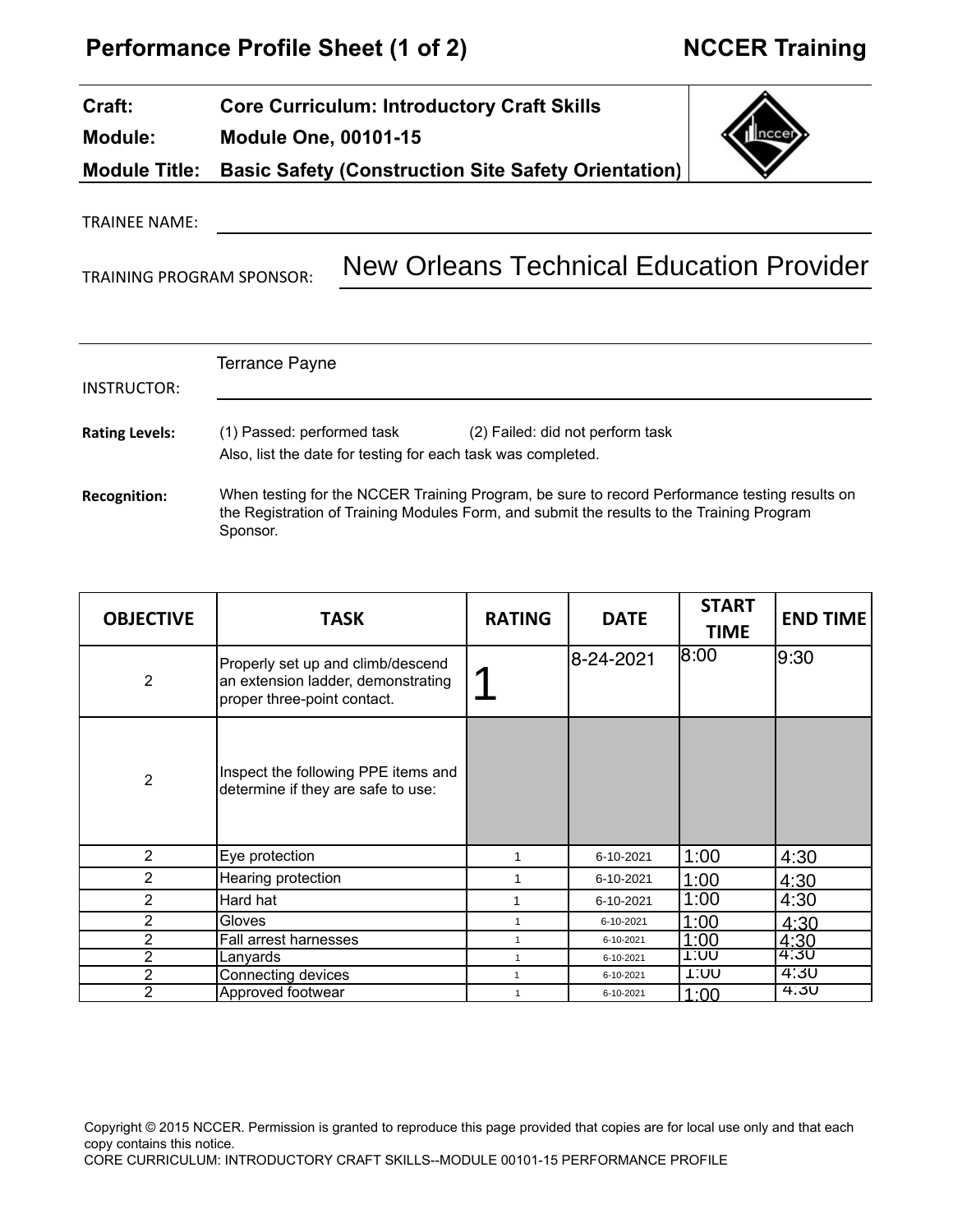# **Performance Profile Sheet (2 of 2) NCCER Training**

### **Craft: Module: Core Curriculum: Introductory Craft Skills Module One, 00101-15**



#### **Module Title: Basic Safety (Construction Site Safety Orientation)**

| 2 | Properly don, fit, and remove the<br>folllowing PPE items:               |           |      |      |
|---|--------------------------------------------------------------------------|-----------|------|------|
|   | Eye protection                                                           | 6-10-2021 | 1.UU | 4:30 |
| ◠ | Hearing protection                                                       | 6-10-2021 | טט:ו | 4:30 |
|   | Hard hat                                                                 | 0-10-2021 | 1.UU | 4:30 |
|   | Gloves                                                                   | 6-10-2021 | 1.UU | 4:30 |
|   | Fall arrest harness                                                      | 6-10-2021 | טט:ו | 4:30 |
| 4 | Inspect a typical power cord and<br>GFCI to ensure their serviceability. | 6-10-2021 | 1.UU | 4:30 |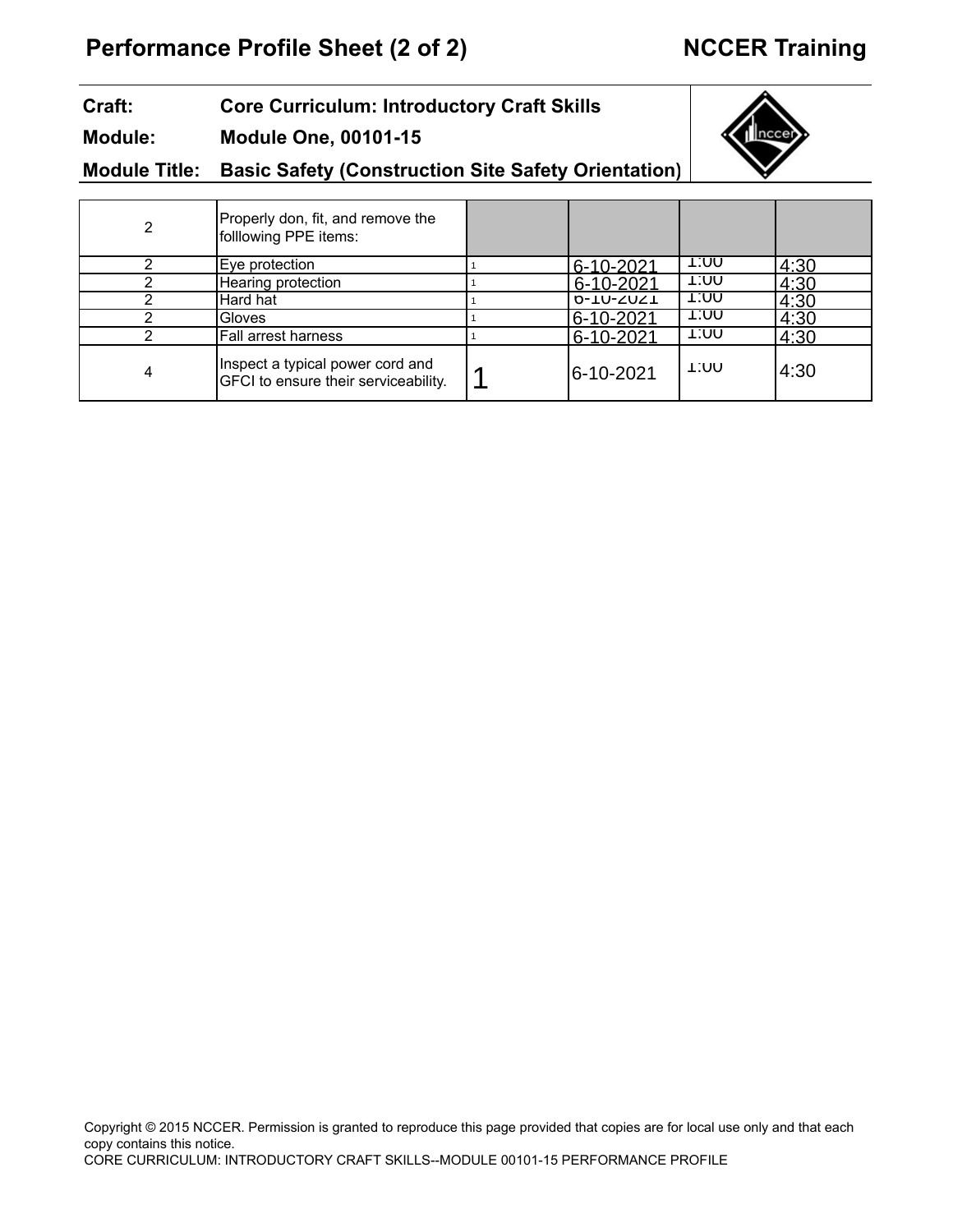#### **Craft: Module: Module Title: Core Curriculum: Introductory Craft Skills Module Three, 00103-15 Introduction to Hand Tools**



TRAINEE NAME:

TRAINING PROGRAM SPONSOR:

# New Orleans Technical Education Provider

# INSTRUCTOR: **Rating Levels: Recognition:** (1) Passed: performed task (2) Failed: did not perform task Also, list the date for testing for each task was completed. When testing for the NCCER Training Program, be sure to record Performance testing results on the Registration of Training Modules Form, and submit the results to the Training Program Sponsor. Robert Jordan

| <b>OBJECTIVE</b> | <b>TASK</b>                                                                                           | <b>RATING</b>  | <b>DATE</b> | <b>START</b><br><b>TIME</b> | <b>END TIME</b> |
|------------------|-------------------------------------------------------------------------------------------------------|----------------|-------------|-----------------------------|-----------------|
| 1                | Visually inspect a minimum of five of<br>the following tools to determine if<br>they are safe to use: |                |             |                             |                 |
| 1                | Hammer or demolition tool                                                                             |                | 6-17-2021   | 1:UU                        | 4:30            |
| 1                | Chisel or punch                                                                                       |                | 6-17-2021   | T.UU                        | 4:30            |
| 1                | Screwdriver                                                                                           |                | 6-17-2021   | 1:00                        | 4:30            |
| 1                | Adjustable or non-adjustable wrench                                                                   |                | 6-17-2021   | <b>1:00</b>                 | 4:30            |
| 1                | Socket                                                                                                |                |             |                             |                 |
| 1                | Torque wrench                                                                                         |                |             |                             |                 |
| 1                | <b>Pliers</b>                                                                                         | $\mathbf{1}$   | 6-17-2021   | <b>1:00</b>                 | <u>4.30</u>     |
| 4                | Wire cutters                                                                                          | $\overline{1}$ | 6-17-2021   | 1.UU                        | 4:30            |
| 1                | Measuring tool                                                                                        | $\mathbf{1}$   | 6-17-2021   | T:00                        | 4:30            |
| 1                | Layout tool                                                                                           |                |             |                             |                 |
| 4                | Level                                                                                                 |                |             |                             |                 |
|                  | Hand saw                                                                                              |                |             |                             |                 |
| 1                | File                                                                                                  |                |             |                             |                 |
|                  | <b>Utility knife</b>                                                                                  |                |             |                             |                 |
| 4                | Shovel or other earth tool                                                                            |                |             |                             |                 |
|                  | Chain fall or hoist                                                                                   |                |             |                             |                 |
|                  | Clamps                                                                                                |                |             |                             |                 |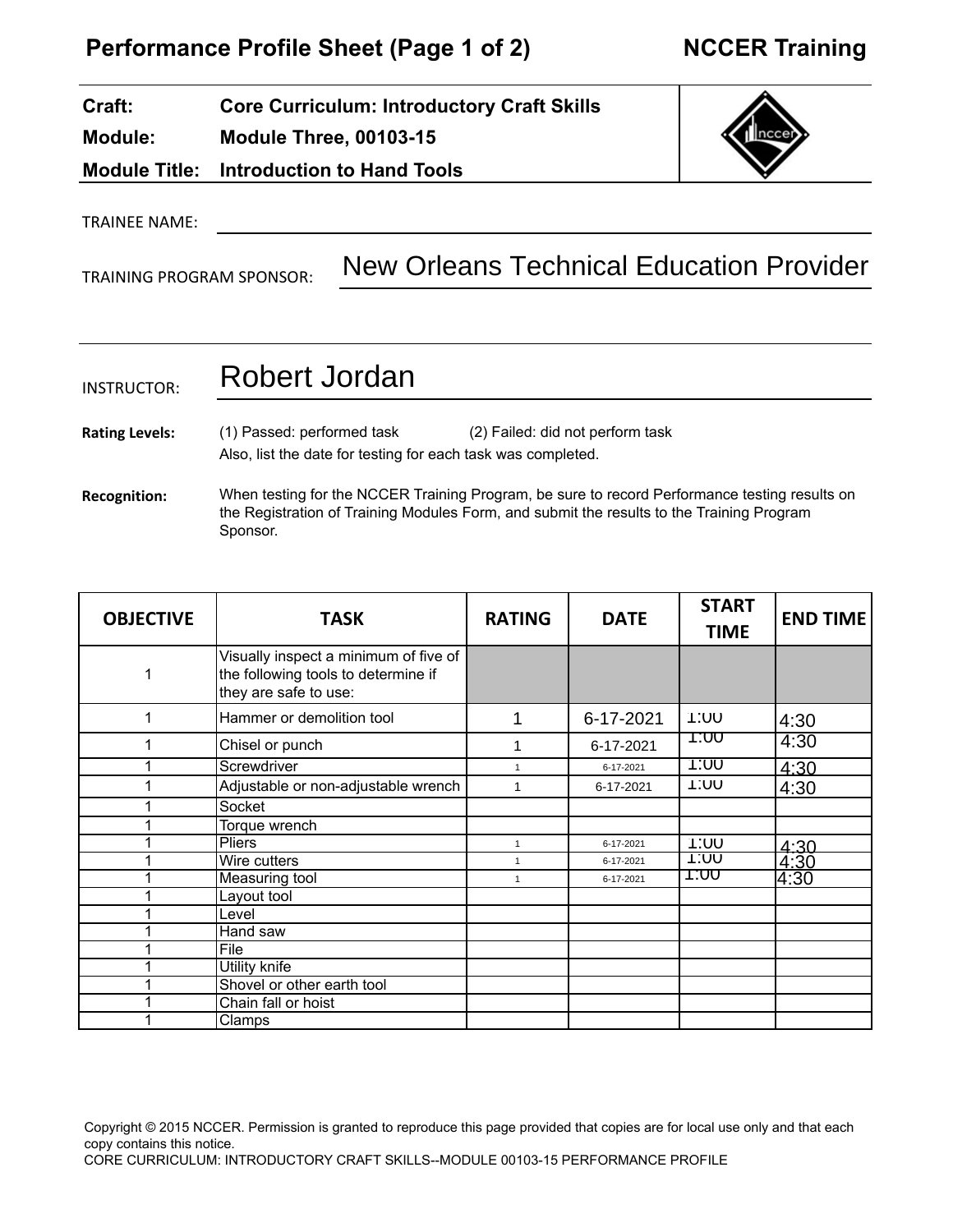### **Craft: Core Curriculum: Introductory Craft Skills**

#### **Module: Module Three, 00103-15**



**Module Title: Introduction to Hand Tools**

|   | Safely and properly use a minimum<br>of three of the following tools:  |                  |      |      |
|---|------------------------------------------------------------------------|------------------|------|------|
|   | Hammer or demolition tool                                              | 6-17-2021        | T.UU | 4:30 |
|   | Chisel or punch                                                        |                  |      |      |
|   | Screwdriver                                                            | 6-17-2021        | T.UU | 4:30 |
|   | Adjustable or non-adjustable wrench                                    |                  |      |      |
|   | Socket                                                                 |                  |      |      |
|   | Torque wrench                                                          |                  |      |      |
|   | Pliers                                                                 | 6-17-2021        | 1.UU | 4:30 |
|   | Wire cutters                                                           | 6-17-2021        | T.UU | 4:30 |
|   | Measuring tool                                                         | 6-17-2021        | 1.UU | 4:30 |
|   | Layout tool                                                            |                  |      |      |
|   | Level                                                                  |                  |      |      |
|   | File                                                                   |                  |      |      |
|   | Utility knife                                                          | 6-17-2021        | 1.UU | 4:30 |
|   | Shovel or other earth tool                                             |                  |      |      |
|   | Chain fall or hoist                                                    |                  |      |      |
|   | Clamps                                                                 |                  |      |      |
| 3 | Make a straight, square cut in<br>framing lumber using a crosscut saw. | 6-17-2021   1:00 |      | 4:30 |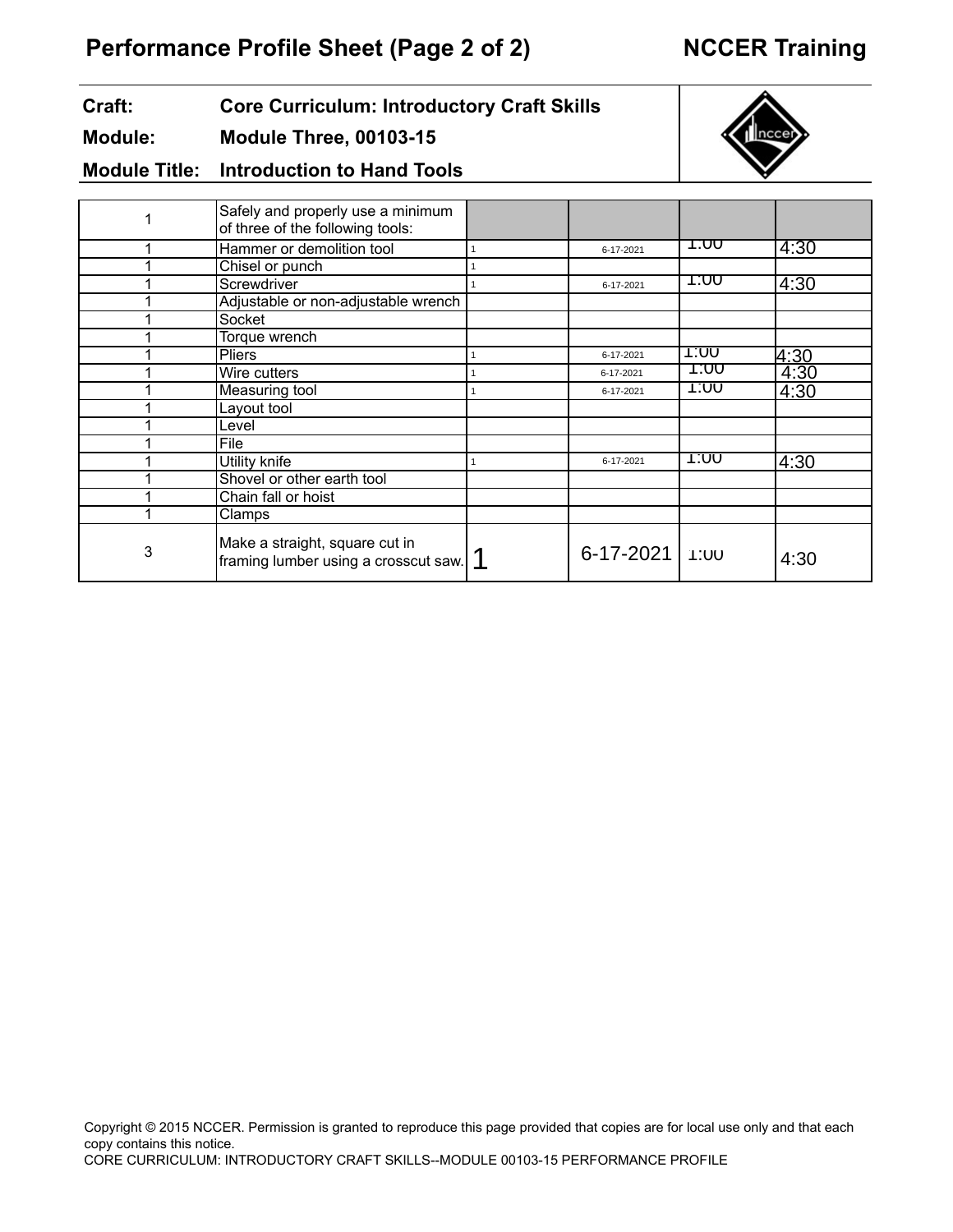# **Performance Profile Sheet (Page 1 of 1) NCCER Training**

#### **Craft: Module: Module Title: Core Curriculum: Introductory Craft Skills Module Four, 00104-15 Introduction to Power Tools**

# TRAINEE NAME:

TRAINING PROGRAM SPONSOR:

New Orleans Technical Education Provider

## INSTRUCTOR: **Rating Levels: Recognition:** Also, list the date for testing for each task was completed. When testing for the NCCER Training Program, be sure to record Performance testing results on the Registration of Training Modules Form, and submit the results to the Training Program Sponsor. (1) Passed: performed task (2) Failed: did not perform task Robert Jordan

| <b>OBJECTIVE</b> | <b>TASK</b>                                                                 | <b>RATING</b> | <b>DATE</b> | <b>START</b><br><b>TIME</b> | <b>END TIME</b> |
|------------------|-----------------------------------------------------------------------------|---------------|-------------|-----------------------------|-----------------|
| 1                | Safely and properly demonstrate the<br>use of three of the following tools: |               |             |                             |                 |
|                  | Electric drill                                                              |               | 6-24-2021   | 1:00                        | 4:30            |
|                  | Hammer drill or rotary hammer                                               |               |             |                             |                 |
|                  | Circular saw                                                                |               | 6-24-2021   | 1:00                        | 4:30            |
|                  | Reciprocating saw                                                           |               | 6-24-2021   | 1:00                        | 4:30            |
|                  | Portable band saw                                                           |               |             |                             |                 |
|                  | Mite or cutoff saw                                                          |               | 6-24-2021   | 1:00                        | 4:30            |
|                  | Portable or bench grinder                                                   |               |             |                             |                 |
|                  | Pneumatic nail gun                                                          |               |             |                             |                 |
|                  | Pavement breaker                                                            |               |             |                             |                 |

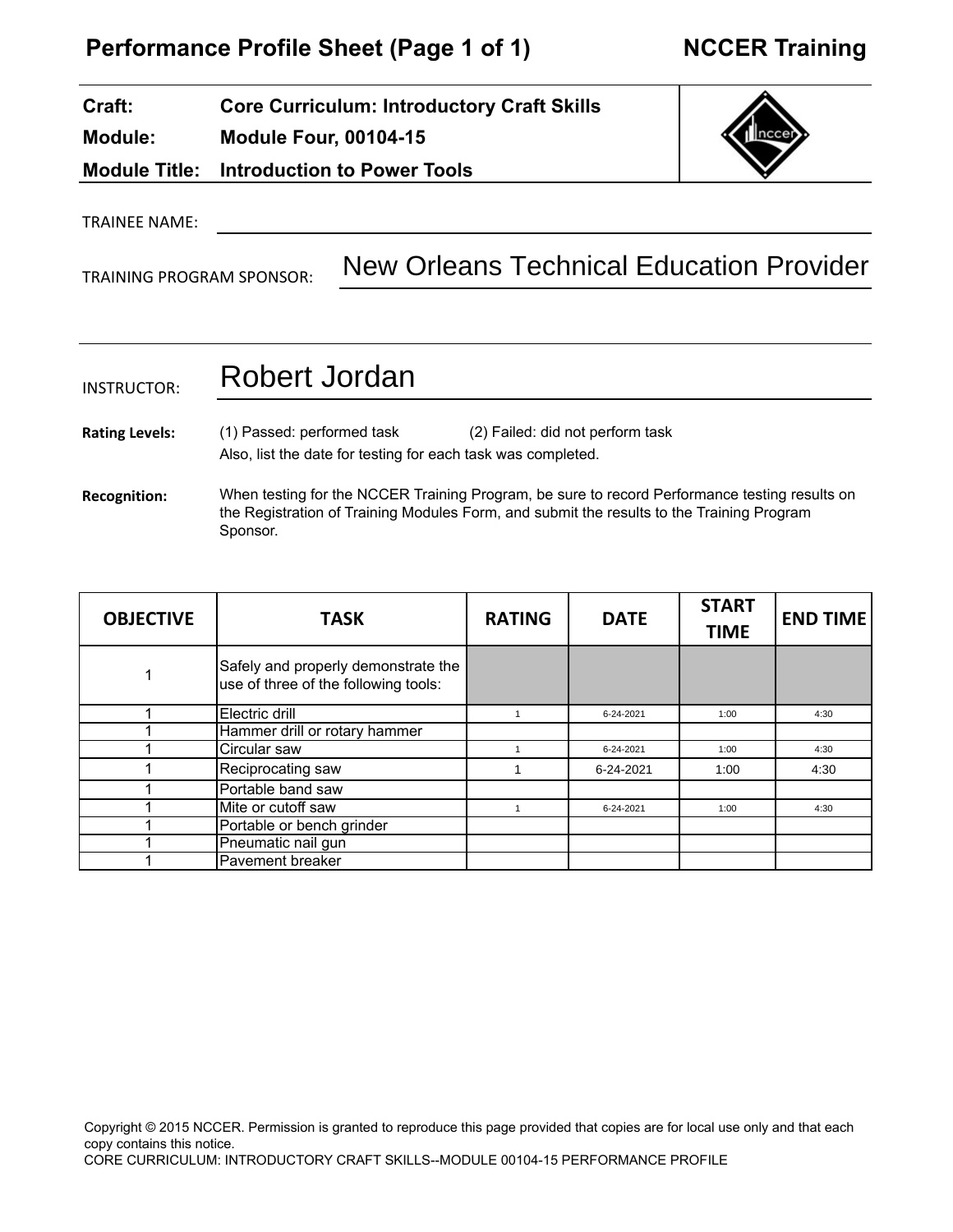| Craft:         | <b>Core Curriculum: Introductory Craft Skills</b>          |
|----------------|------------------------------------------------------------|
| <b>Module:</b> | <b>Module Five, 00105-15</b>                               |
|                | <b>Module Title: Introduction to Construction Drawings</b> |



TRAINEE NAME:

TRAINING PROGRAM SPONSOR:

New Orleans Technical Education Provider

# INSTRUCTOR: **Rating Levels: Recognition:** Also, list the date for testing for each task was completed. When testing for the NCCER Training Program, be sure to record Performance testing results on the Registration of Training Modules Form, and submit the results to the Training Program Sponsor. (1) Passed: performed task (2) Failed: did not perform task Robert Jordan

| <b>OBJECTIVE</b> | <b>TASK</b>                                                                                                 | <b>RATING</b> | <b>DATE</b> | <b>START</b><br><b>TIME</b> | <b>END TIME</b> |
|------------------|-------------------------------------------------------------------------------------------------------------|---------------|-------------|-----------------------------|-----------------|
|                  | Using the floor plan supplied with<br>Ithis module:                                                         |               |             |                             |                 |
|                  | Locate the wall common to both<br>linterview rooms                                                          |               | 6-31-2021   | 1.UU                        | 4:30            |
|                  | IDetermine the overall width of the<br>Istructure studio                                                    |               | 6-31-2021   | 1.UU                        | 4:30            |
|                  | Determine the distance from the<br>loutside east wall to the center of the<br>lbeam in the structure studio |               | 6-31-2021   | 1.UU                        | 4:30            |
|                  | IDetermine the elevation of the slab                                                                        |               | 6-31-2021   | 1.UU                        | 4:30            |

Copyright © 2015 NCCER. Permission is granted to reproduce this page provided that copies are for local use only and that each copy contains this notice. CORE CURRICULUM: INTRODUCTORY CRAFT SKILLS--MODULE 00105-15 PERFORMANCE PROFILE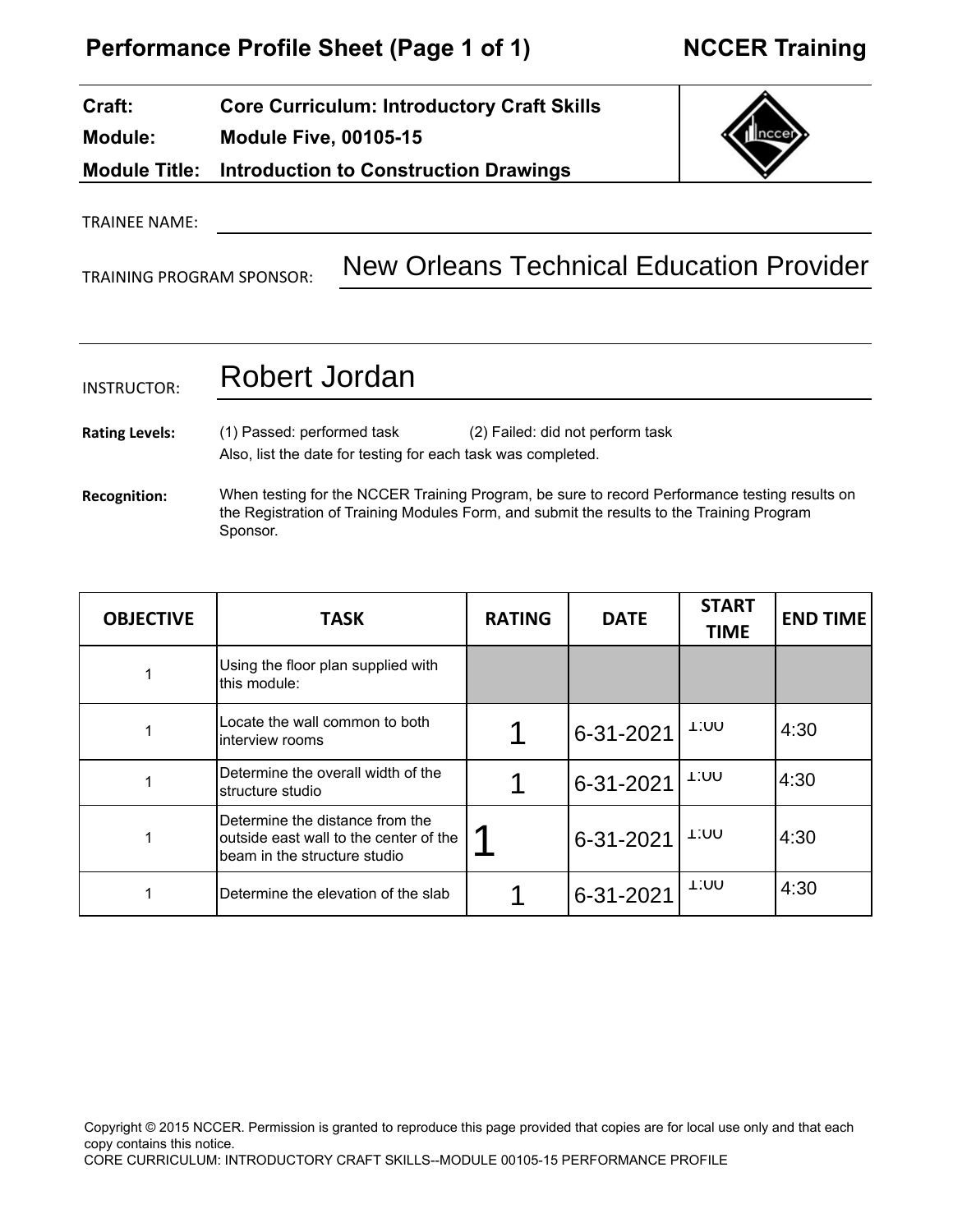# **Performance Profile Sheet (Page 1 of 1) NCCER Training**

### **Module: Module Title: Core Curriculum: Introductory Craft Skills Module Seven, 00107-15 Basic Communication Skills**

# TRAINEE NAME:

**Craft:**

TRAINING PROGRAM SPONSOR:

# New Orleans Technical Education Provider

### INSTRUCTOR: Robert Jordan

**Rating Levels:** (1) Passed: performed task (2) Failed: did not perform task Also, list the date for testing for each task was completed.

**Recognition:** When testing for the NCCER Training Program, be sure to record Performance testing results on the Registration of Training Modules Form, and submit the results to the Training Program Sponsor.

| <b>OBJECTIVE</b> | <b>TASK</b>                                                                                                                                                    | <b>RATING</b> | <b>DATE</b>    | <b>START</b><br><b>TIME</b> | <b>END TIME</b> |
|------------------|----------------------------------------------------------------------------------------------------------------------------------------------------------------|---------------|----------------|-----------------------------|-----------------|
|                  | Perform a given task after listening<br>to oral instructions.                                                                                                  |               | 7-8-2021       | 1:00                        | 4:30            |
| 2                | Fill out a work-related form provided<br>by your instructor.                                                                                                   |               | 7-8-2021       | 1:00                        | 4:30            |
| 1, 2             | Read and interpret a set of<br>instructions for properly donning a<br>safety harness and then orally<br>instruct another person on how to<br>ldon the harness. |               | $7 - 8 - 2021$ | 1:00                        | 4:30            |